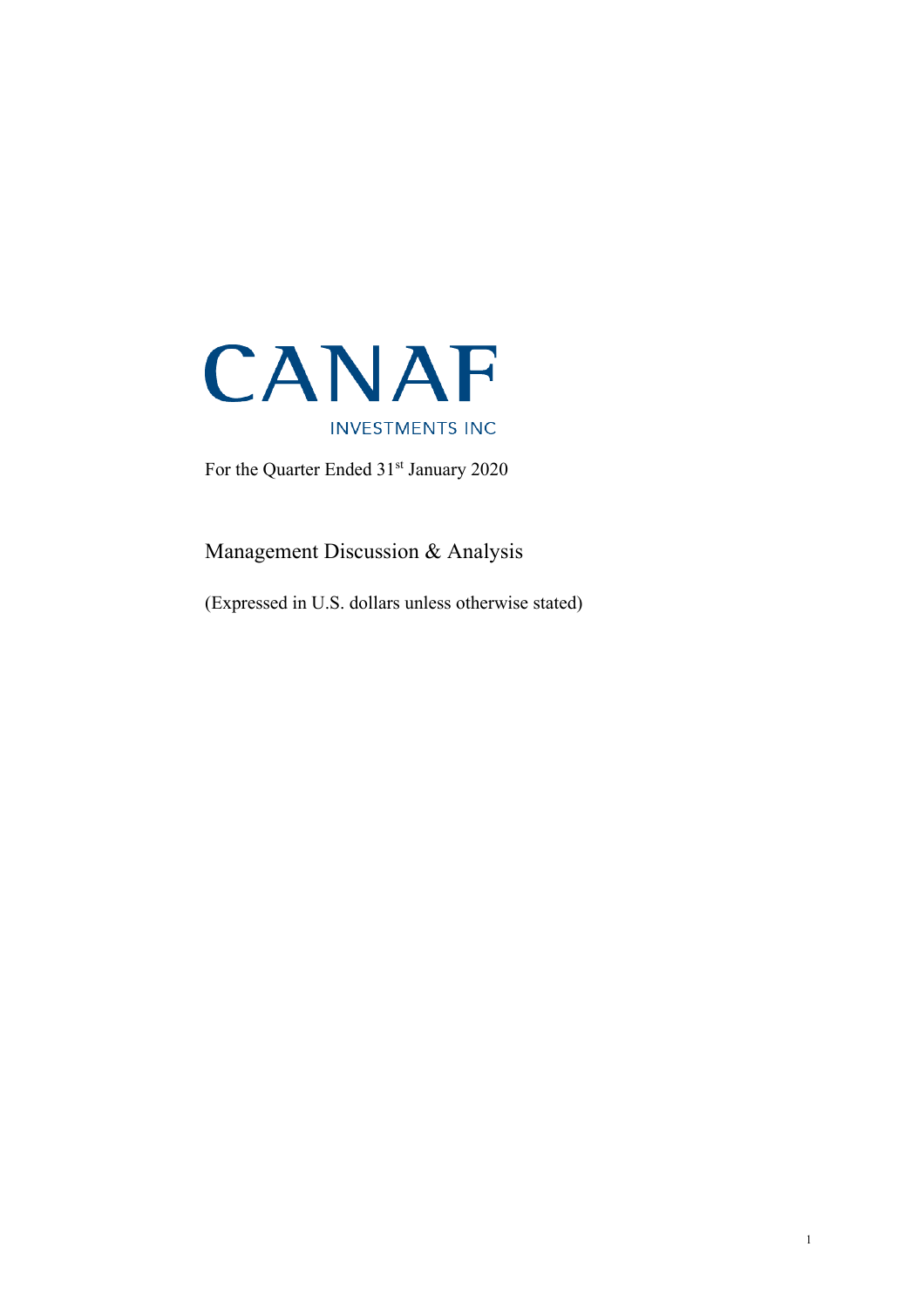# **INTRODUCTION**

Date Prepared: March 23<sup>rd</sup> 2020.

This Management Discussion and Analysis, ("MDA") covers the operations of Canaf Investments Inc. ("Canaf" or the "Corporation") for the quarter ended January 31, 2020 and should be read in conjunction with the audited consolidated Financial Statements for the year ended October 31, 2019 and related notes and the consolidated interim unaudited Financial Statement for the quarter ended January, 31, 2020. The Financial Statements are presented in accordance with International Financial Reporting Standards ("IFRS"). Canaf's accounting policies are described in Note 2 of the unaudited Financial Statement for the quarter ended January, 31, 2020. The financial statements together with this MDA are intended to provide investors with a reasonable basis for assessing the financial performance of the Corporation.

All dollar amounts are expressed in US dollars, the functional currency of the Corporation, unless otherwise stated. The Corporation's listing on the TSX-V however, is quoted in Canadian Dollars. Additional information relating to the Corporation is available on SEDAR at www.sedar.com. or at Corporation's website at www.canafinvestments.com.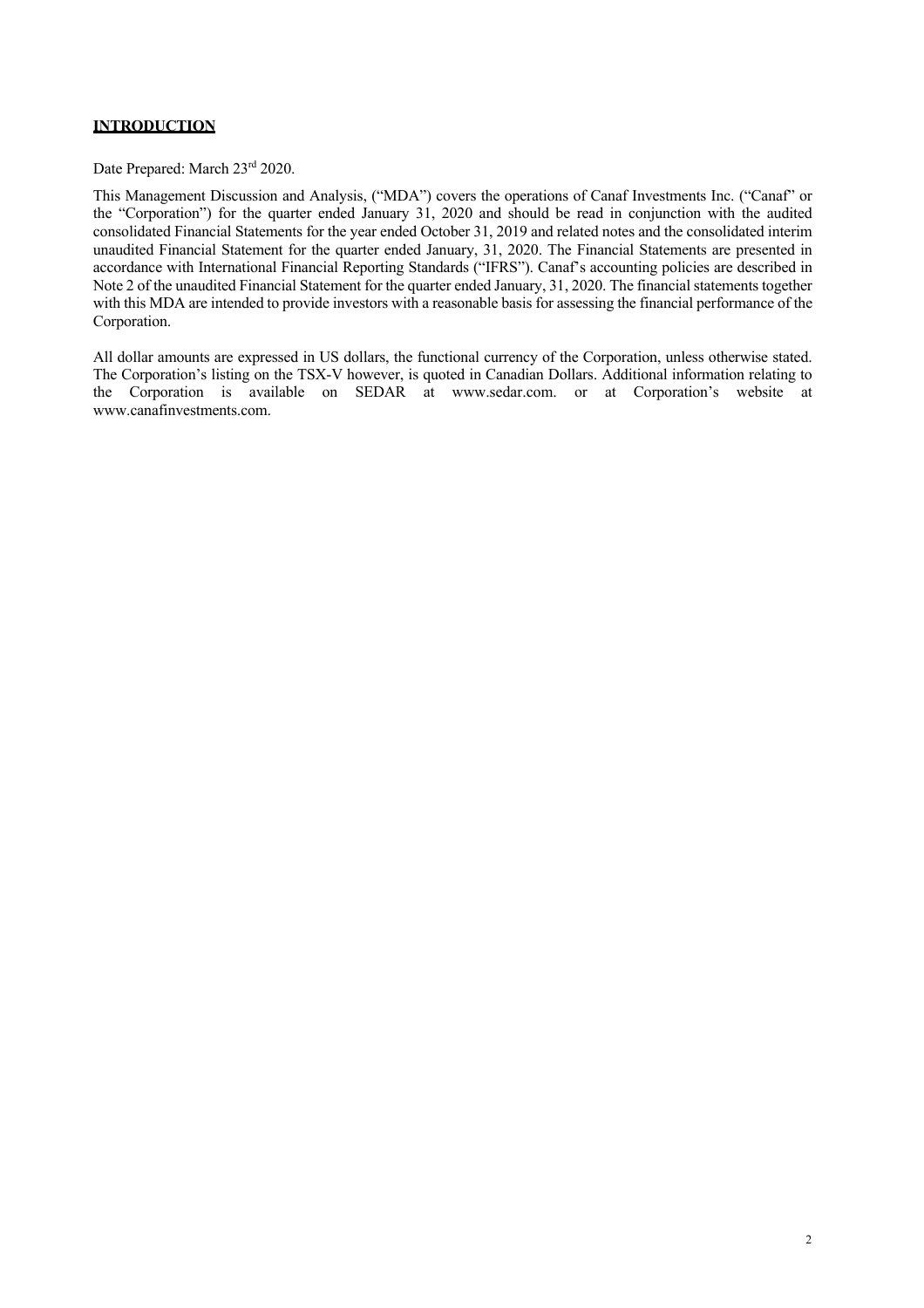## **DESCRIPTION OF BUSINESS**

Canaf is incorporated in the Province of British Columbia with two wholly owned subsidiaries in South Africa, Quantum Screening and Crushing (Pty) Limited ("Quantum"), and Canaf Investments (Pty) Ltd, ("Canaf Ltd").

Quantum, through its 70% owned subsidiary, Southern Coal (Pty) Ltd. ("Southern Coal"), processes anthracite coal into de-volatised anthracite (calcined anthracite) for sale mostly to steel and ferromanganese manufacturers as a substitute product for coke.

Canaf Investments (Pty) Ltd, incorporated in 2019, acts as Canaf's South African holding company with the intention of creating a diverse Corporation focused on sustainable and long-term growth sectors within South Africa. Canaf Investments (Pty) Ltd owns 100% of Canaf Estate Holdings (Pty) Ltd., ("CEH").

### *Southern Coal – Calcined Anthracite, South Africa*

Southern Coal produces calcined anthracite, which is primarily sold as a substitute to coke in sintering processes, by feeding anthracite coal through its rotary kilns, at temperatures between 900 and 1100 degrees centigrade; the volatiles are driven off and the effective carbon content increased.

Southern Coal's clients are world leaders in steel and ferromanganese production. Southern Coal's three kilns operate near Newcastle, KwaZulu Natal.

### *Canaf Estate Holdings – Property Investments, South Africa*

CEH is a property investment company focused on acquiring, redeveloping and renting properties primarily within the suburbs of the old Johannesburg CBD. CEH made its first property acquisition in August 2019.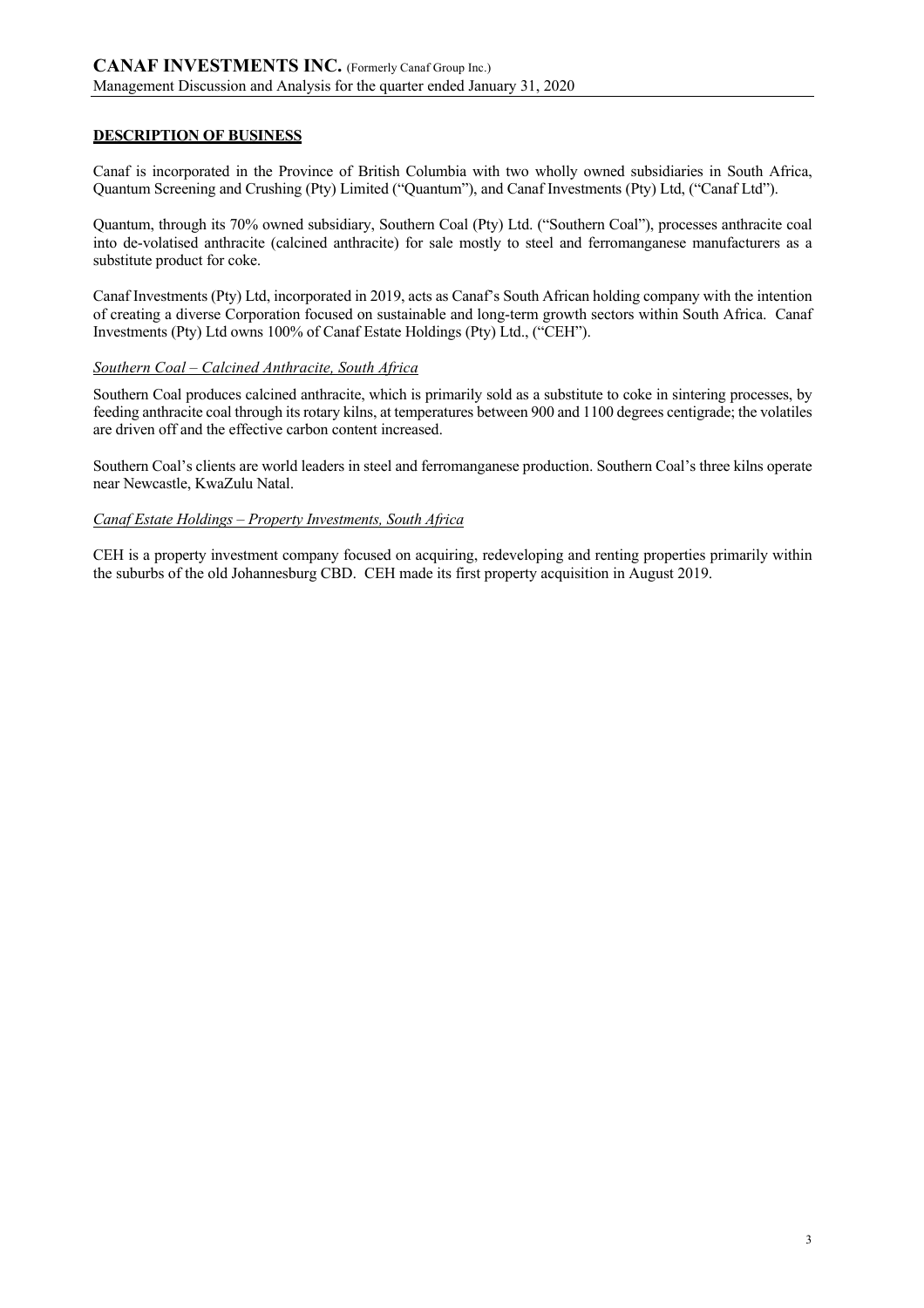# **OVERALL PERFORMANCE AND OUTLOOK**

The Corporation reports a strong first quarter, similar to that of the previous year, with Sales of US\$2,666,730 (2019: US\$2,419,633), and net income of US\$149,438 (2019: US\$187,367).

Revenue was expected to increase further in Q2, however this cannot be confirmed due to the nation-wide lockdown of non-essential businesses in South Africa which commences on March 26, 2020, for a period of 21 days. Southern Coal will subsequently need to move into care and maintenance for the duration of the lockdown. All trucks leaving to and from Southern Coal's site will also cease to operate.

The board believes Canaf and its South African subsidiaries to be well-positioned to weather this lockdown and the inevitable reduction of sales, given that it has zero long-term debt and a strong balance sheet. Management will continue to work closely with customers and suppliers so to ensure any economic impact is minimised, as well as ensuring that operations and sales can return to normality as smoothly as possible when permitted.

Given the levels of uncertainty relating to the Covid-19 pandemic, the Corporation will suspend any new acquisitions in relation to diversification and expansion, whilst we continue to focus on managing the lockdown in South Africa.

As of 31 January 2020, shareholder equity stood at approximately US\$4million (CDN\$5.7 million).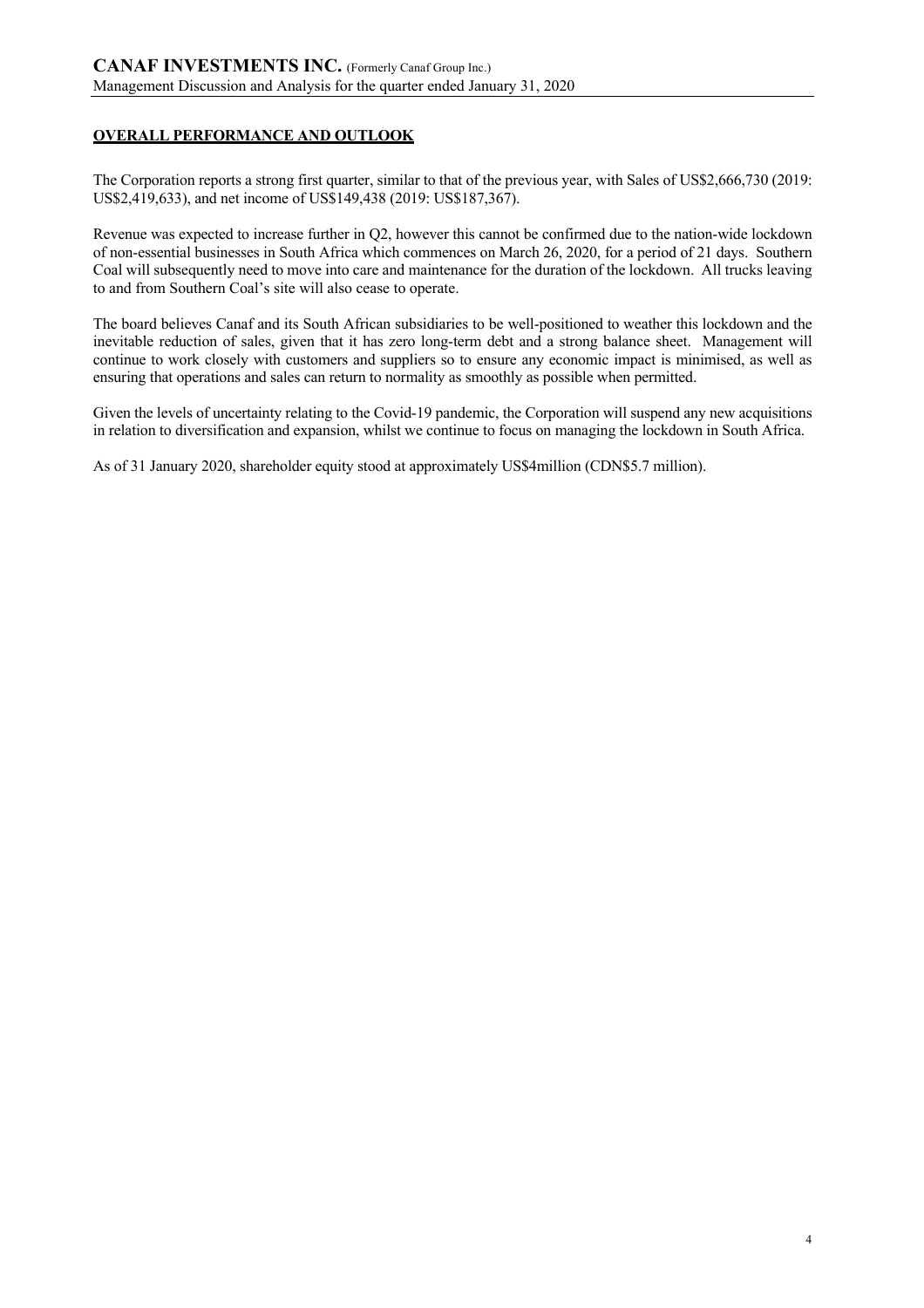### *Selected Financial Information*

Due to the Corporation being listed on the TSX-V and it share price is quoted in Canadian Dollars, the Corporation has converted some key financial information included in this report to Canadian dollars. The following financial information is derived from the Corporation's financial statements for the quarter ended January 31, 2020, with a comparison in Canadian Dollars.

|                                              | <b>Jan 31</b>         |             | <b>Jan 31</b>         |                  |
|----------------------------------------------|-----------------------|-------------|-----------------------|------------------|
|                                              | <b>3 Months Ended</b> |             | <b>3 Months Ended</b> |                  |
|                                              | 2020                  | 2019        | 2020                  | 2019             |
|                                              | US\$                  | US\$        | <b>CDNS</b>           | <b>CDNS</b>      |
| Conversion 1.00 US (av. 12 months)           |                       |             | 1.316                 | 1.332            |
|                                              |                       |             |                       |                  |
| Revenue from Sales                           | 2,666,730             | 2,419,633   | 3,510,155             | 3,222,281        |
| Cost of Sales                                | (2,367,043)           | (2,090,114) | (3,115,685)           | (2,783,454)      |
| <b>Gross Profit</b>                          | 299,687               | 329,519     | 394,470               | 438,828          |
| Expenses                                     | (142, 358)            | (122, 199)  | (187, 383)            | (162, 736)       |
| Interest Income                              | 38,955                | 38,759      | 51,276                | 51,616           |
| Other Income                                 | 7,514                 | 8,254       | 9,891                 | 10,993           |
| Gain from Sale of Vehicle                    | $\boldsymbol{0}$      | 0           | $\boldsymbol{0}$      | $\boldsymbol{0}$ |
| Net Income for the year (before tax)         | 203,798               | 254,332     | 268,254               | 338,700          |
| Income Tax Recovery (Expense)                | (54,360)              | (66,965)    | (71, 553)             | (89, 179)        |
| Net Income for the year                      | 149,438               | 187,367     | 196,701               | 249,521          |
| Attributable to the Shareholders             | 114,916               | 392,376     | 151,262               | 522,536          |
| Attributable to the Non-Controlling Interest | 34,522                | (205,009)   | 45,440                | (273, 015)       |
| <b>Adjusted EBITDA</b>                       | 229,213               | 319,241     | 301,707               | 425,139          |
|                                              |                       |             |                       |                  |
| Conversion 1.00 US (closing position)        | 2020                  | 2019        | 1.308                 | 1.330            |
| <b>Total Assets</b>                          | 4,834,206             | 5,254,018   | 6,322,779             | 6,988,906        |
| <b>Total Equity</b>                          | 4,012,178             | 3,838,286   | 5,247,629             | 5,105,696        |
|                                              |                       |             |                       |                  |

### *Non- GAAP Performance Measures*

The Corporation has included additional financial performance measures in this MD&A, such as adjusted EBITDA. The Corporation believes that, in addition to conventional measures prepared in accordance with IFRS, certain investors use this information to evaluate the Corporation's underlying performance of its core operations and its ability to generate cash flow. Accordingly, it is intended to provide additional information and should not be considered in isolation or as a substitute for measures of performance prepared in accordance with IFRS.

### *\*Reconciliation of Adjusted EBITDA and Profit*

|                                 | <b>Jan 31</b>         |           | <b>Jan 31</b>         |             |
|---------------------------------|-----------------------|-----------|-----------------------|-------------|
|                                 | <b>3 Months Ended</b> |           | <b>3 Months Ended</b> |             |
|                                 | 2020                  | 2019      | 2020                  | 2019        |
|                                 | US\$                  | US\$      | <b>CDNS</b>           | <b>CDNS</b> |
| Conversion 1.00 US Dollar Rate  |                       |           | 1.316                 | 1.332       |
| Net Income for the year         | 149,438               | 187,367   | 196,701               | 249,521     |
| Interest Paid                   | $\theta$              | 1,398     | 0                     | 1,862       |
| Interest Received               | (38, 955)             | (38, 759) | (51,276)              | (51,616)    |
| Foreign Exchange Gain/ (Losses) | 4,048                 | 1,525     | 5,328                 | 2,031       |
| Depreciation                    | 60,323                | 100,743   | 79,401                | 134,162     |
| Income Taxes                    | 54,360                | 66,965    | 71,553                | 89,179      |
| <b>Adjusted EBITDA</b>          | 229,213               | 319,241   | 301,707               | 425,139     |

*Adjusted EBITDA represents earnings before interest, taxes, depreciation, amortization, foreign exchange gain (loss) and other revenues (expenses) as historically calculated by the Corporation.*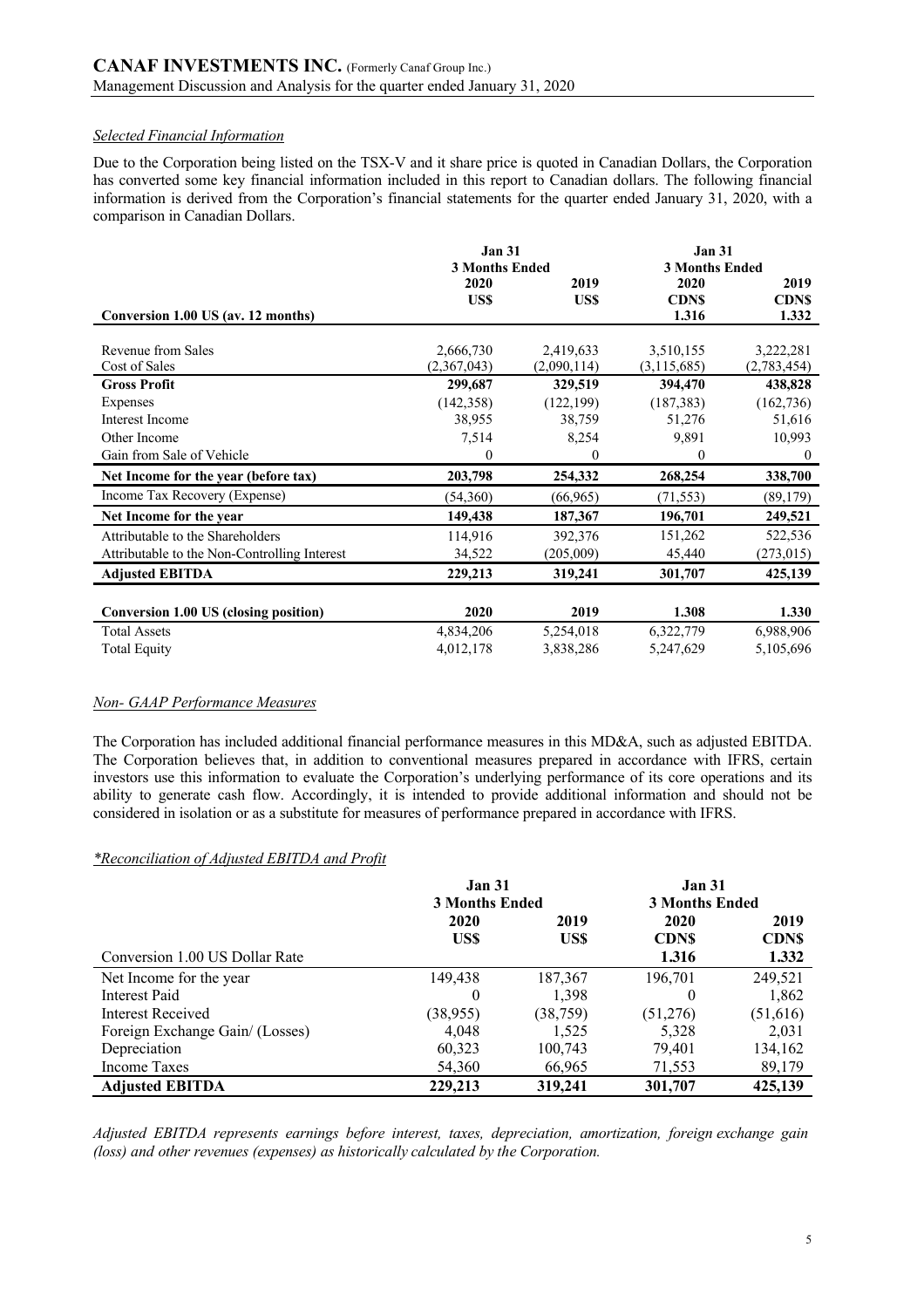# **BROAD-BASED BLACK ECONOMIC EMPOWERMENT TRANSACTION (B-BBEE)**

As part of Southern Coal's B-BBEE transformation program, Amandla Amakhulu (Pty) Ltd, ("AAM"), a 100% black, privately owned, and ringfenced, company incorporated in South Africa, acquired 30% of the issued shares of Southern Coal, from Canaf's wholly owned subsidiary, Quantum, for the value of 18 million Rand. The financial effective date for the transaction is 01 August 2018.

Quantum in return received cumulative, redeemable preference shares in AAM in the amount of the purchase price. These preference shares shall provide preferential dividends, until redeemed by AAM. These dividends will be secured by an irrevocable direction from AAM to Southern Coal to pay Quantum such dividends from any distribution to AAM. Dividends paid to date are US\$215,127.

## **CLAIM AGAINST KILEMBE MINES LIMITED**

In August 2006, Canaf, then known as Uganda Gold Mining, announced the termination of any further investment into its Kilembe Copper-Cobalt Project in Uganda. Since 2007, the Company has been involved in a legal dispute with Kilembe Mines Limited, ("KML"), wherein the Corporation seeks general damages, special damages and costs of the Arbitration from KML for breach of contract. In January 2013, the high court of Uganda referred the case back to arbitration for determination.

On May 29, 2013, a preliminary meeting was held between the Company, KML and the then arbitrator. After the filing of the Statements of Claim and Defence had been concluded, the Corporation's appointed Ugandan Advocates (MMAKS Advocates) notified the board that the Arbitrator had decided to step down for personal reasons.

MMAKS Advocates and the Government's Solicitor General then agreed to a new Arbitrator, Retired Justice James Ogoola. The parties held a preliminary meeting with the Arbitrator who requested them to provide their fee estimate for the conduct of the Arbitration. The fee was later agreed between the parties and the Arbitrator with MMAKS Advocates disbursing the Corporation's portion of the fee on account. MMAKS Advocates applied for and was granted leave by the Arbitrator to file an Amended Statement of Claim on the Corporation's behalf. The parties now await for the matter to be set down for scheduling and hearing by the Arbitrator.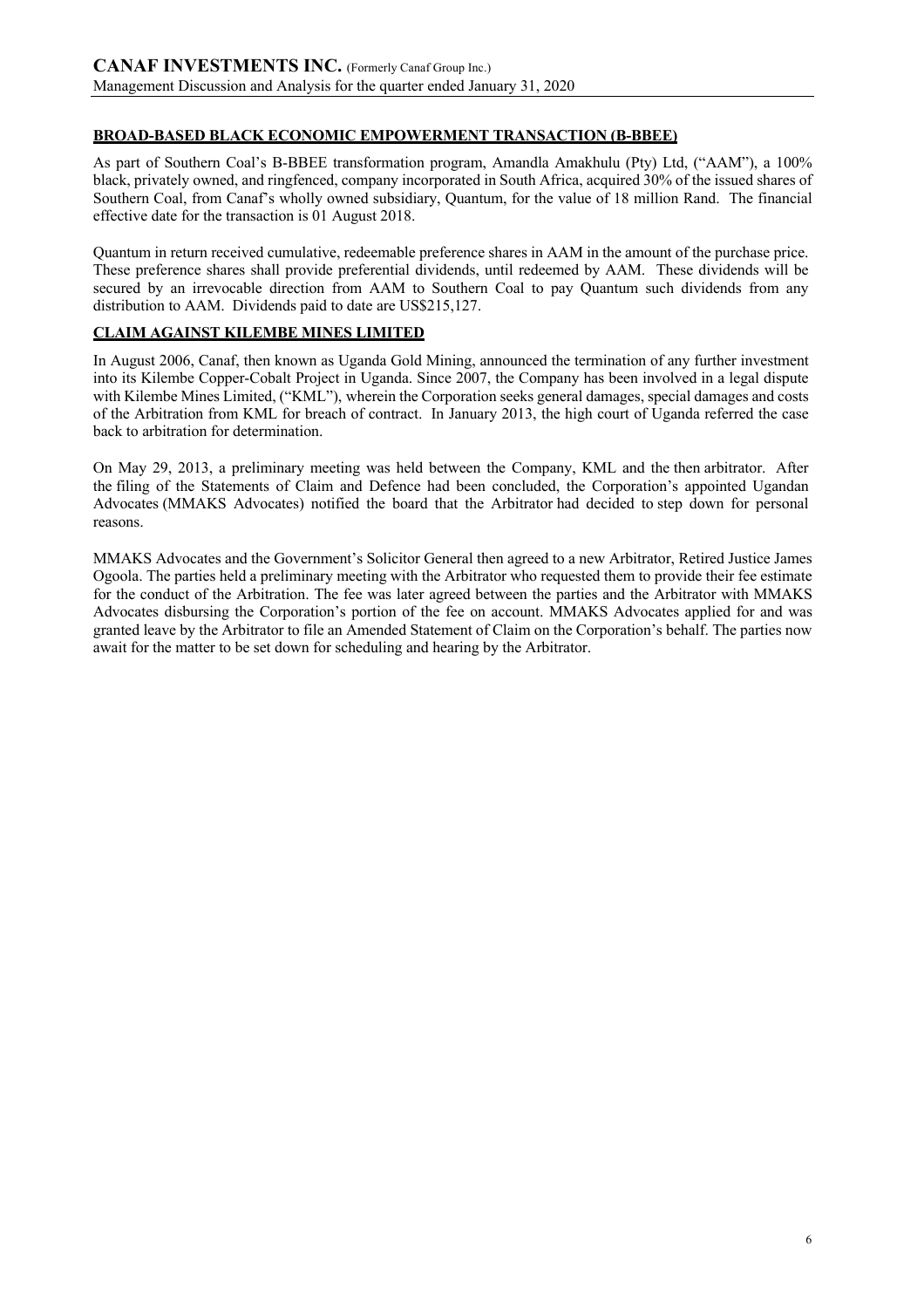# **RESULTS OF OPERATIONS**

## **YEAR ENDED OCTOBER 31, 2019**

The Corporation reported net income in Q1 2020 of US\$149,438 (Q1 2019: US\$187,367), a decrease of US\$37,929 (-25%) on revenues of US\$2,666,730 (2019: US\$2,419,633). Revenues have improved compared to Q1 last year as a result of a new customer coming online.

|                                   |                         | <b>3 Months Ended</b> |            |               |
|-----------------------------------|-------------------------|-----------------------|------------|---------------|
|                                   | <b>January 31, 2020</b> |                       |            |               |
|                                   | 2020                    | 2019                  | Variance   |               |
|                                   | US\$                    | US\$                  | US\$       | $\frac{6}{9}$ |
| <b>Sales</b>                      | 2,666,730               | 2,419,633             | 247,097    | 9%            |
| Cost of Sales                     | (2,367,043)             | (2,090,114)           | (276, 929) | 12%           |
| Gross Profit (Loss)               | 299,687                 | 329,519               | (29, 832)  | $-10%$        |
| Expenses                          |                         |                       |            |               |
| General and Administrative        | (138,310)               | (119,276)             | (19,035)   | 14%           |
| Interest on Bank Loan             |                         | (1,398)               | 1,398      |               |
| Foreign Exchange Gain             | (4,048)                 | (1,525)               | (2,523)    | 62%           |
| Total expenses                    | (142, 358)              | (122, 199)            | (20, 159)  | 14%           |
| Interest Income                   | 38,955                  | 38,759                | 196        | $1\%$         |
| Other Income                      | 7,514                   | 8,254                 | (740)      | $-10\%$       |
| Income (Loss) Before Income Taxes | 203,798                 | 254,332               | (50, 535)  | $-25%$        |
| Income Tax (Expense) Recovery     | (54,360)                | (66, 965)             | 12,605     | $-23%$        |
| Net Income (Loss) for the period  | 149,438                 | 187,367               | (37, 929)  | $-25%$        |

## Sales

Revenue for the quarter was US\$2,666,730 (2019, US\$2,419,633), a 9% improvement due to the commencement of supply to a new customer, which has been a key focus over the course of 2019, and which in the last quarter of 2019 started to come online.

Rental income generated in CEH commenced in Q4 2019. Q1 rental was US\$7,899 (compared with Q4 2019 of US\$8,692) By the end of YE 2020, the Corporations intends it to grow the income to approximately US\$55,000 per annum by adding 2 more properties to the portfolio however, this may be delayed due to uncertainties relating to the Covid-19 pandemic.

## Cost of Sales

Cost of sales were 12% higher than the same period last year (2019: US\$2,090,114), aligned with the sales improvement compared to the same quarter last year.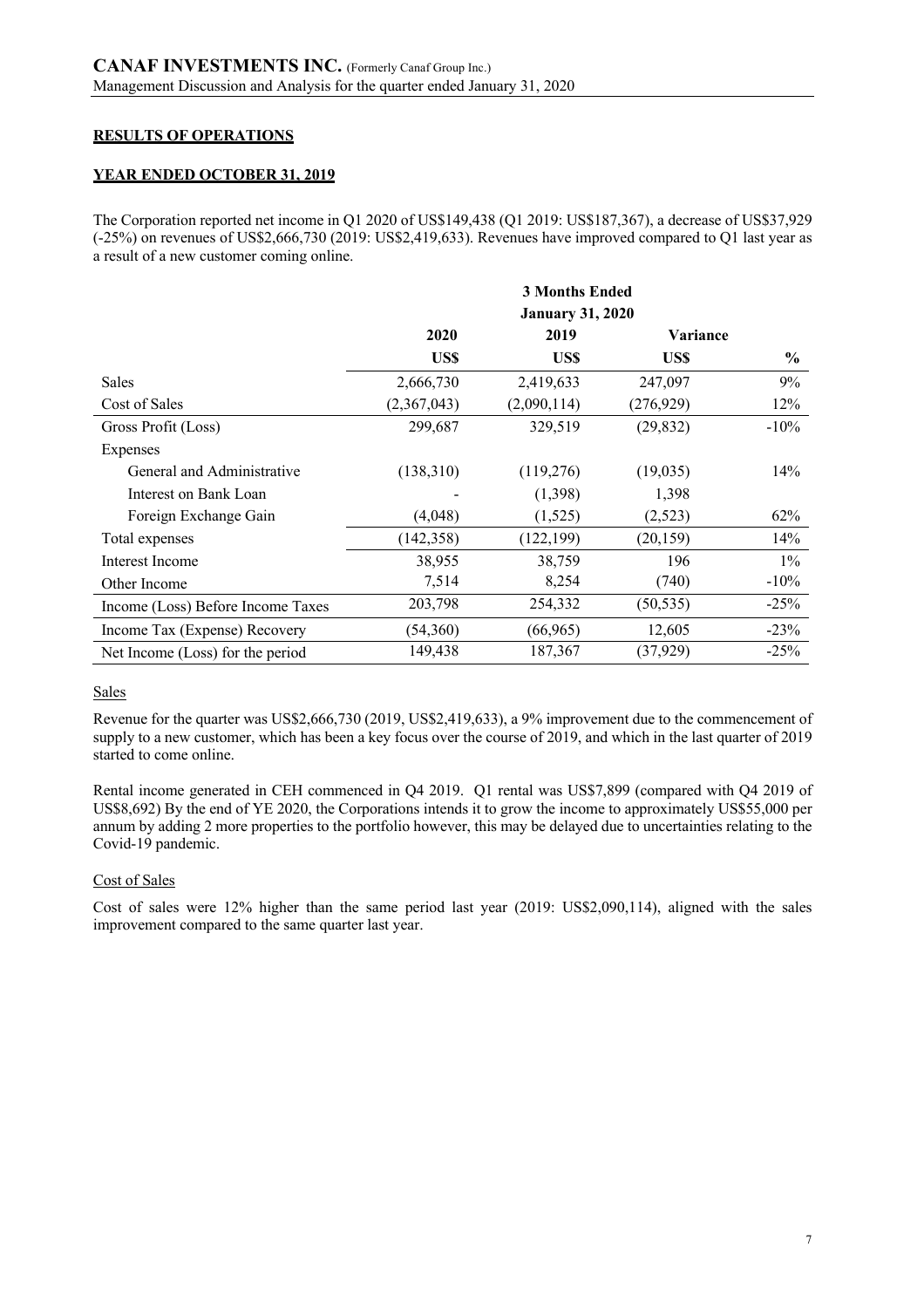|                                         | <b>3 Months Ended</b> |            |
|-----------------------------------------|-----------------------|------------|
|                                         | <b>Jan 31</b>         |            |
| <b>COST OF SALES</b>                    | 2020                  | 2019       |
|                                         | US\$                  | US\$       |
| Inventories, Beginning of the Year      | 649,498               | 836,551    |
| Analysis Fees                           | 2,142                 | 645        |
| Depreciation                            | 59,548                | 99,944     |
| Electricity                             | 12,844                | 17,361     |
| Fuel, Oil and Lubricants                | 17,309                | 25,384     |
| Professional and Project Management Fee | 6,074                 | 3,529      |
| <b>Medical Expenses</b>                 | 1,878                 | 1,669      |
| <b>Product Purchases</b>                | 1,951,733             | 1,481,068  |
| Protective Clothing                     | 1,213                 | 2,052      |
| Provident Fund                          | 4,377                 | 4,029      |
| Machinery Rental                        | 24,348                | 12,669     |
| Repairs and Maintenance                 | 50,855                | 57,207     |
| Salaries and Benefits                   | 81,902                | 77,726     |
| Transportation                          | 100,393               | 92,723     |
| Inventories, End of the Quarter         | (597,071)             | (622, 443) |
|                                         | 2,367,043             | 2,090,114  |

### General and Administrative Expenses:

|                                        |              | <b>3 Months Ended</b><br><b>Jan 31</b> |                         |               |
|----------------------------------------|--------------|----------------------------------------|-------------------------|---------------|
|                                        | 2020<br>US\$ | 2019<br>US\$                           | <b>Variance</b><br>US\$ | $\frac{6}{6}$ |
|                                        |              |                                        |                         |               |
| Bank Charges and Interest              | 6,457        | 976                                    | (5,481)                 | $-85%$        |
| <b>Consulting Fees</b>                 | 18,967       | 17,756                                 | (1,211)                 | $-6\%$        |
| <b>Management Fees</b>                 | 32,243       | 35,361                                 | 3,118                   | 10%           |
| Office, Insurance and Sundry           | 15,142       | 21,168                                 | 6,026                   | 40%           |
| Professional Fees                      | 33,126       | 23,025                                 | (10, 102)               | $-30\%$       |
| Promotion                              | 155          | 384                                    | 229                     | 147%          |
| Telephone                              | 2,306        | 2,658                                  | 353                     | 15%           |
| Transfer Agent and Filing Fees         | 3,012        | 382                                    | (2,630)                 | $-87%$        |
| Travel                                 | 11,332       | 7,849                                  | (3, 483)                | $-31%$        |
| <b>Bad Debt</b>                        | 1,202        |                                        | (1,202)                 | $-100%$       |
| Broad-Based Black Economic Empowerment | 14,368       | 9,717                                  | (4,651)                 | $-32%$        |
|                                        | 138,310      | 119,276                                | (19, 035)               | $-14%$        |
| Foreign Exchange gain                  | 4,048        | 1,525                                  | (2,523)                 | $-62%$        |
| <b>Finance Costs</b>                   |              | 1,398                                  | 1,398                   |               |
| <b>Expenses</b>                        | 142,358      | 122,199                                | (20, 159)               | $-14\%$       |
| Interest Income                        | (38, 955)    | (38, 759)                              | 196                     | $-1\%$        |
| Other Income                           | (7,514)      | (8,254)                                | (740)                   | 10%           |
|                                        | 95,889       | 75,186                                 | (20,703)                | $-22%$        |

### Expenses

Expenses for the quarter were US\$138,310 (2019: US\$119,276) an increase of US\$19,035, 14%, primarily due to major maintenance repair work required on Southern Coal's calcining facilities.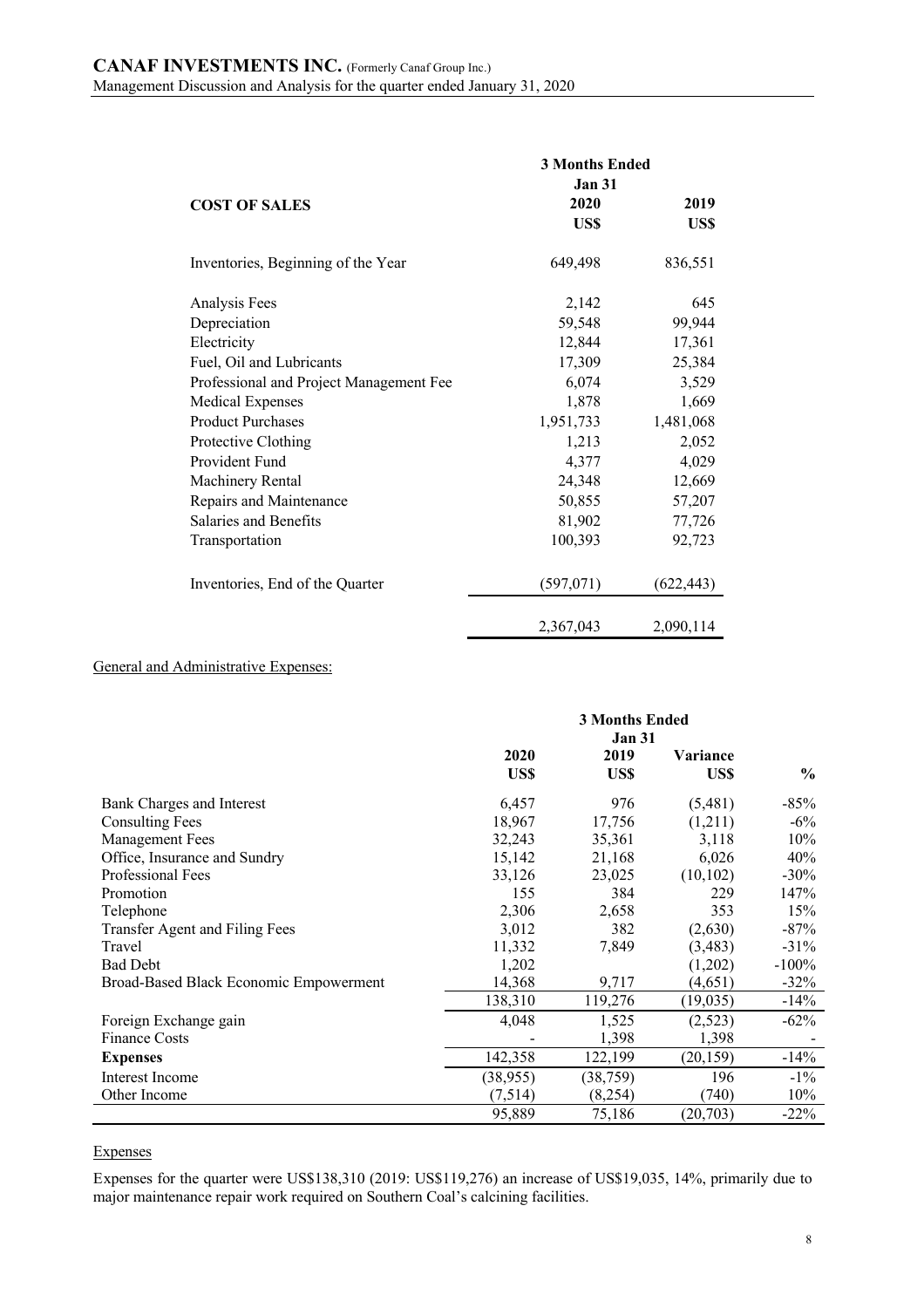### Finance Costs

Repayment of the 14 million Rand loan from ABSA bank, which was drawn down in February 2015, concluded in the first quarter of 2019, and represents the finance cost of US\$1,398 in the twelve months ended October 31 2019.

### Interest Income

Interest income earned on the loan to AAM, and for cash in hand for the quarter was US\$38,955, and similar to the same quarter last year.

### Comprehensive Income

The Corporation is not subject to currency fluctuations in its core activities however the Corporation is subject to transactions in various currencies and the volatility in international currency markets does have an impact on some costs and the translation into USD, the reporting currency of the Corporation.

The current quarters comprehensive gain on foreign exchange to the amount of US\$24,455 (2018: US\$401,214) is primarily as a result of the translation into US\$ the reporting currency. As at January 31, 2020, the Corporation has accumulated other comprehensive loss of US\$1,851,097 (October 31, 2019: US\$1,877,641.).

The Corporation does not hedge net asset translation movements.

## **SUMMARY OF QUARTERLY RESULTS**

The following financial data is derived from the Corporation's financial statements for the past 8 quarters.

The first quarter of 2020 is an improvement on the previous four quarters and represents the results of the work that Southern Coal has been doing to increase the demand base through a new customer.

Management expects 2020 to continue to have a level of uncertainty related to the markets that it supplies as well as the growing Covid-19 pandemic, however currently the forecast for Southern Coal's product remains strong. Management is confident that it can overcome the most challenging environment during the course of 2020.

|                                                |               | <b>Three Months Ended</b> |               |               |
|------------------------------------------------|---------------|---------------------------|---------------|---------------|
|                                                | <b>Jan 31</b> | <b>Oct 31</b>             | <b>Jul 31</b> | <b>Apr 30</b> |
|                                                | 2020          | 2019                      | 2019          | 2019          |
|                                                | US\$          | US\$                      | US\$          | US\$          |
| Sales                                          | 2,666,730     | 4,070,037                 | 3,422,222     | 1,838,458     |
| <b>Gross Profit</b>                            | 299,687       | 228,432                   | 384,581       | 78,399        |
| Net Income (Loss)                              | 149.438       | 125.368                   | 222,208       | 3,711         |
| Net Comprehensive Income (Loss) for the period | 173,893       | (113,826)                 | 267,206       | (284, 388)    |
| Basic and diluted earnings (loss) per share    | 0.003         | 0.003                     | 0.005         | 0.000         |
|                                                |               |                           |               |               |
|                                                |               | <b>Three Months Ended</b> |               |               |
|                                                | Jan 31.       | <b>Oct 31</b>             | July 31       | April 30      |
|                                                | 2019          | 2018                      | 2018          | 2018          |
|                                                | US\$          | US\$                      | US\$          | US\$          |
| Sales                                          | 2,419,633     | 2.530.979                 | 3,444,253     | 5,425,213     |
| Gross Profit                                   | 329,519       | 233,066                   | 235,093       | 454,607       |
| Net Income (Loss)                              | 187,367       | 108.996                   | 65,008        | 262,753       |
| Net Comprehensive Income (Loss) for the period | 588,581       | (342,307)                 | (50,662)      | 138,299       |
| Basic and diluted earnings (loss) per share    | 0.004         | 0.002                     | 0.001         | 0.006         |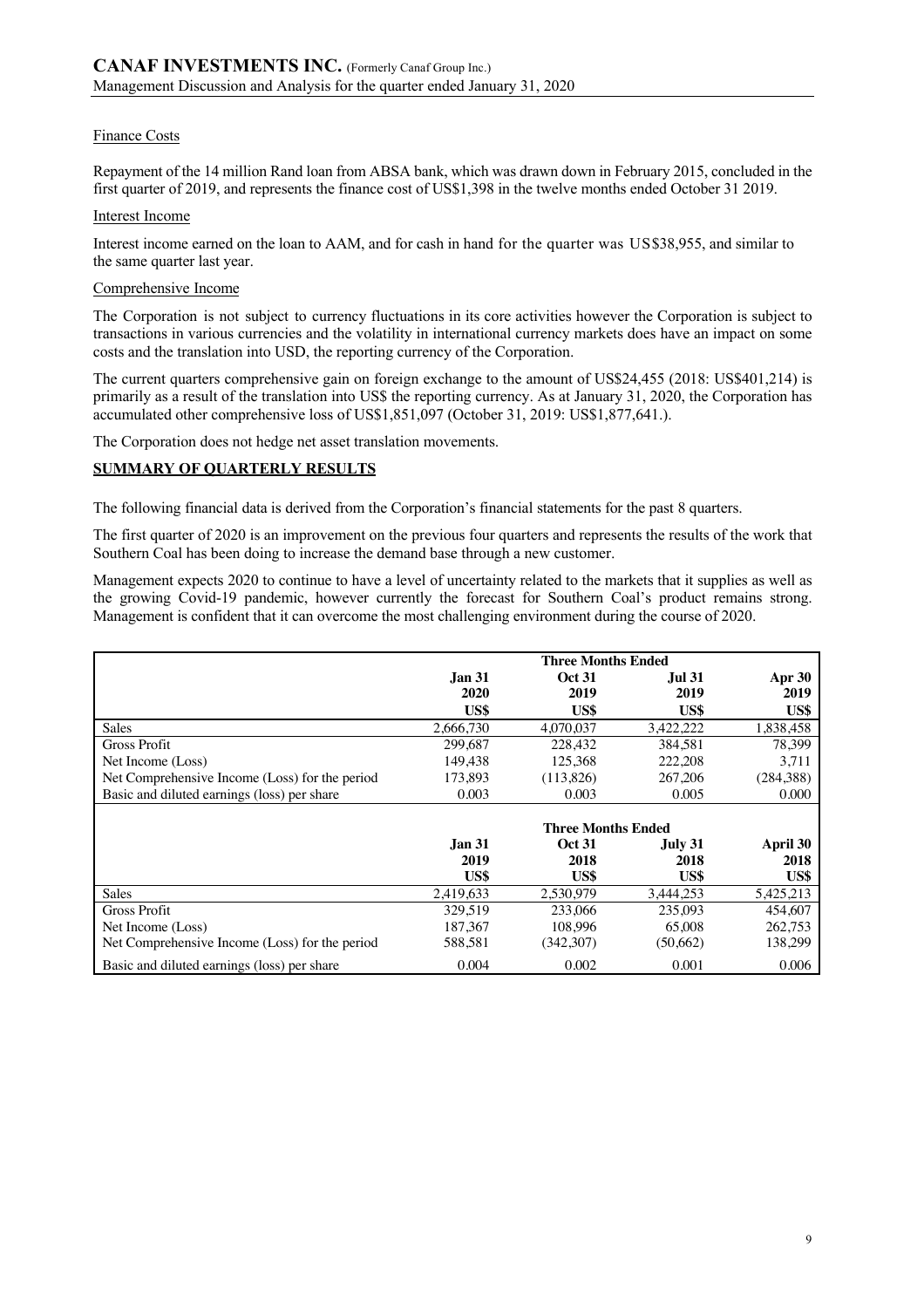# **SELECTED ANNUAL INFORMATION**

The following financial data is derived from the Corporation's audited financial statements for the years ended October 31, 2019, 2018, 2017, and 2016.

|                                             | 2019           | 2018         | 2017        | 2016        |
|---------------------------------------------|----------------|--------------|-------------|-------------|
|                                             | US\$           | US\$         | US\$        | US\$        |
| <b>Sales</b>                                | 11,750,350     | 14,673,658   | 10,699,117  | 4,703,528   |
| Cost of Sales                               | (10, 729, 419) | (13,502,330) | (9,476,007) | (4,600,463) |
| Gross Profit                                | 1,020,931      | 1,171,328    | 1,223,110   | 103,065     |
| Income before income taxes                  | 730,337        | 697,267      | 736,284     | (312, 218)  |
| Income Tax (Expense) Recovery               | (191, 683)     | (73, 383)    | (194, 476)  | 133,063     |
| Net income (Loss) for the year              | 538,654        | 623,884      | 541,808     | (179, 155)  |
| Interest Income                             | 173,085        | 101,284      | 17,962      | 29,280      |
| Bank Loan, including current portion        |                | 78,412       | 416,882     | 702,230     |
| <b>Total Assets</b>                         | 5,211,388      | 4,774,437    | 3,315,232   | 2,729,318   |
| Basic and diluted earnings (loss) per share | 0.011          | 0.013        | 0.014       | (0.004)     |

The main components making up the total assets balance as at October 31, 2019 of US\$5,211,388 (2018: US\$4,774,437) are: US\$1,146,260 (2018: US\$1,250,290) due from non-controlling interest; US\$643,860 (2018: US\$868,059) property, plant and equipment; US\$390,916 (2018: US\$552,351) in cash; US\$2,358,108 (2018: US\$1,240,730) in accounts receivable, with the growth in balance between years reflecting the high sales revenue in quarter 4; and US\$649,498 (2018: US\$836,551) in inventories, comprising mostly of stock on hand.

## **LIQUIDITY AND CAPITAL RESOURCES**

At January 31, 2020, the Corporation had cash of US \$671,719 (October 31, 2019: US\$390,916) and working capital of US \$1,564,956 as at January 31, 2020 (October 31, 2019 - US\$1,477,490). Surplus cash and cash equivalents are deposited in interest accruing accounts.

Working capital components include cash in current or interest-bearing accounts, trade and other receivables, sales tax receivable, inventories and prepaid expenses and deposits, trade and other payables, sales tax payable, income tax payable, and current portion of long-term debt.

Trade receivables and trade payables are expected to increase or decrease as sales volumes change.

|                                                 | <b>3 Months Ended</b><br><b>Jan 31</b> | <b>Year Ended</b><br><b>Oct 31</b> |
|-------------------------------------------------|----------------------------------------|------------------------------------|
|                                                 | 2020                                   | 2019                               |
|                                                 | US\$                                   | US\$                               |
| Cash provided by (used) in operating activities | 410,638                                | 115,475                            |
| Cash used in investing activities               |                                        | (151, 737)                         |
| Cash provided by (used) in financing activities |                                        | (75, 561)                          |
| Increase (Decrease) in cash                     | 410,638                                | (111, 823)                         |

Operations provided US\$410,637 in cash during the year ended January 31, 2020 (October 31, 2019 provided US\$115,475) largely due to timing of supplier payments.

Repayment of the 14 million Rand loan from ABSA bank, which was drawn down in February 2015, concluded in the first quarter of 2019, and represents the cash used in financing activities in the twelve months ended October 31 2019.

The Covid-19 pandemic is challenging business survival all over the globe. Canaf's management have assessed the cash position, as well as running operational contingency plans and feel the group is in a very strong position for 2020 to keep the business operational.

Except as described above, the Corporation's management is not aware of any other trends or other expected fluctuations in its liquidity that would create any deficiencies. The Corporation's management believes that its cash balances will be sufficient to meet the Corporation's short-term and long-term requirements for ongoing operations and planned growth. The Corporation does occasionally utilize cash reserves to offer suppliers earlier payment terms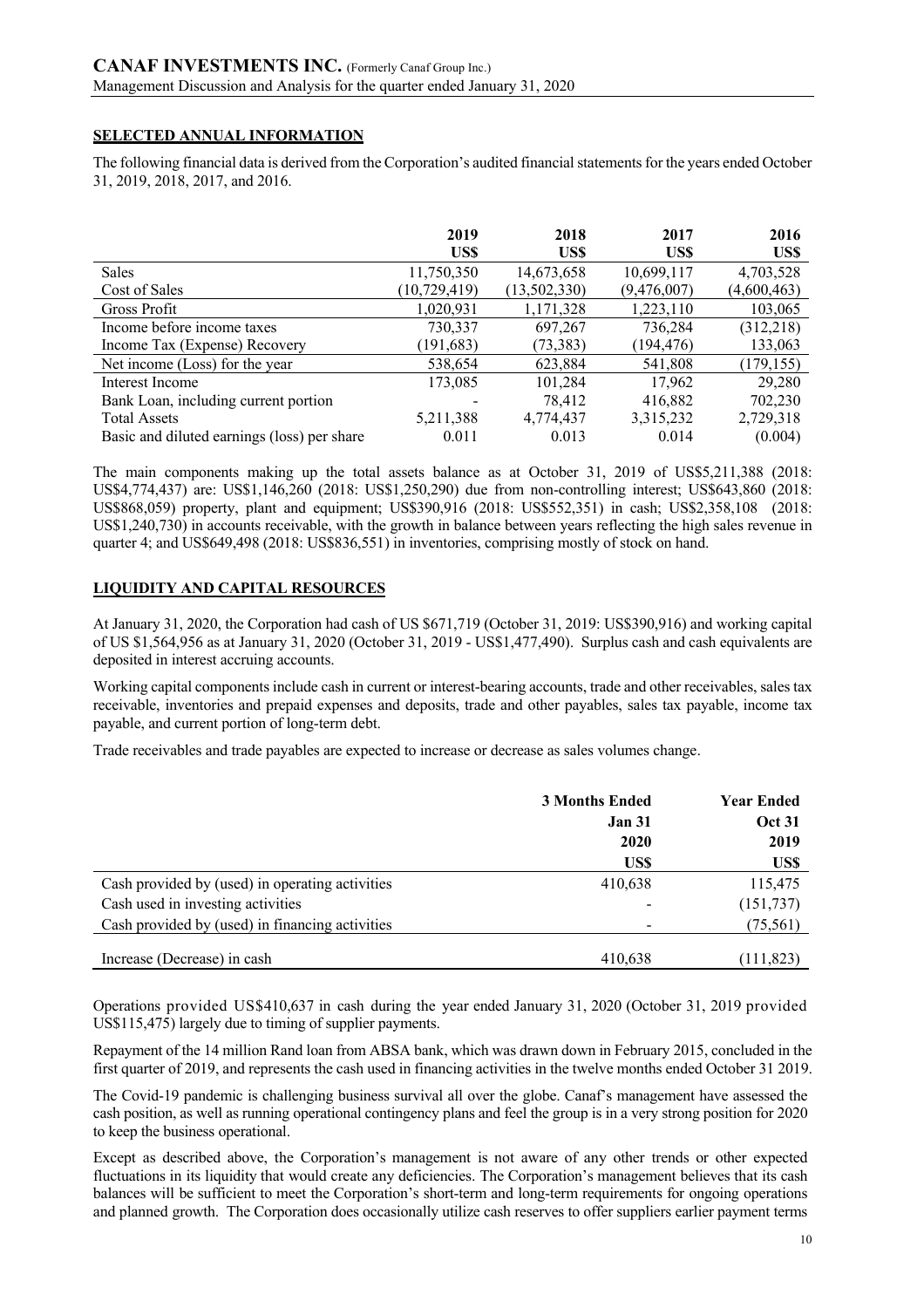in return for more favorable rates.

### **ECONOMIC DEPENDENCE**

Sales from the Corporation's South African coal processing business are substantially been derived from three customers and as a result, the Corporation is economically dependent on these customers. The Corporation's exposure to credit risk is limited to the carrying value of its accounts receivable. As at January 31, 2020, Southern Coal had trade receivables of US\$1,768,487 (October 31, 2019: US\$2,339,210) due from these customers and were collected subsequent to quarter-end.

### **REVENUE RECOGNITION**

Revenue from the sale of calcined anthracite is recognized upon transfer of title, which is completed when the physical product is delivered to customers and collection is reasonably assured. Interest and other income are recognized when earned and collection is reasonably assured.

### **COMMITMENT**

The Corporation has an agreement to lease premises for its coal processing plant in South Africa for a term of ten years, expiring on December 31, 2020, with a monthly rent of Rand 35,000 (US\$2,431). Future minimum annual lease payments are as seen below. The Corporation plans to agree extended terms for the lease of its premises for a further 2 years, during 2020.

|      | US\$   |
|------|--------|
| 2020 | 21,882 |
| 2021 | 4,863  |
|      | 26,744 |

### **TRANSACTIONS WITH RELATED PARTIES**

At the report date, key management consists of Christopher Way (CEO, President and a Director of the Corporation), Rebecca Williams (CFO and Director), David Way (Chairman of the Board and Director of the Corporation) and Peter Wassenaar (Director) who replaced Kevin Corrigan on the 1st August 2019.

Fees incurred for services by key management personnel during the quarter ended January 31, 2020 and 2019 were as follows:

|                        |                                                             | <b>3 Months Ended</b> |        |
|------------------------|-------------------------------------------------------------|-----------------------|--------|
|                        |                                                             | <b>Jan 31</b>         |        |
|                        |                                                             | 2020                  | 2019   |
| <b>Services</b>        | Party                                                       | US\$                  | US\$   |
| Professional Fees      | CFO and director of the Corporation                         | 5.951                 | 5,835  |
| <b>Consulting Fees</b> | President, CEO and director of the Corporation              | 18,967                | 17,756 |
| Directors Fees         | Directors of the coal processing operations in South Africa | 32,654                | 32,474 |
| <b>Consulting Fees</b> | Legal Counsel and Director of the Corporation               | 1,539                 |        |
|                        |                                                             | 59.111                | 56,064 |

## **OFF-BALANCE SHEET ARRANGEMENTS**

The Corporation has no off-balance sheet arrangements

## **ACCOUNTING STANDARDS ISSUED BUT NOT YET EFFECTIVE**

A number of new accounting standards, amendments to standards, and interpretations have been issued for this reporting period:

### **IFRS 16 – Leases**

IFRS 16 sets out the principles for the recognition, measurement, presentation and disclosure of leases and requires lessees to account for all leases under a single on-balance sheet model similar to the accounting for finance leases. The standard includes two recognition exemptions for lessees: leases of 'low-value' assets; and short-term leases. For those assets determined to meet the definition of a lease, at the commencement date, a lessee will recognize a liability to make lease payments and an asset representing the right to use the underlying asset during the lease term. Lessees will be required to separately recognize the interest expense on the lease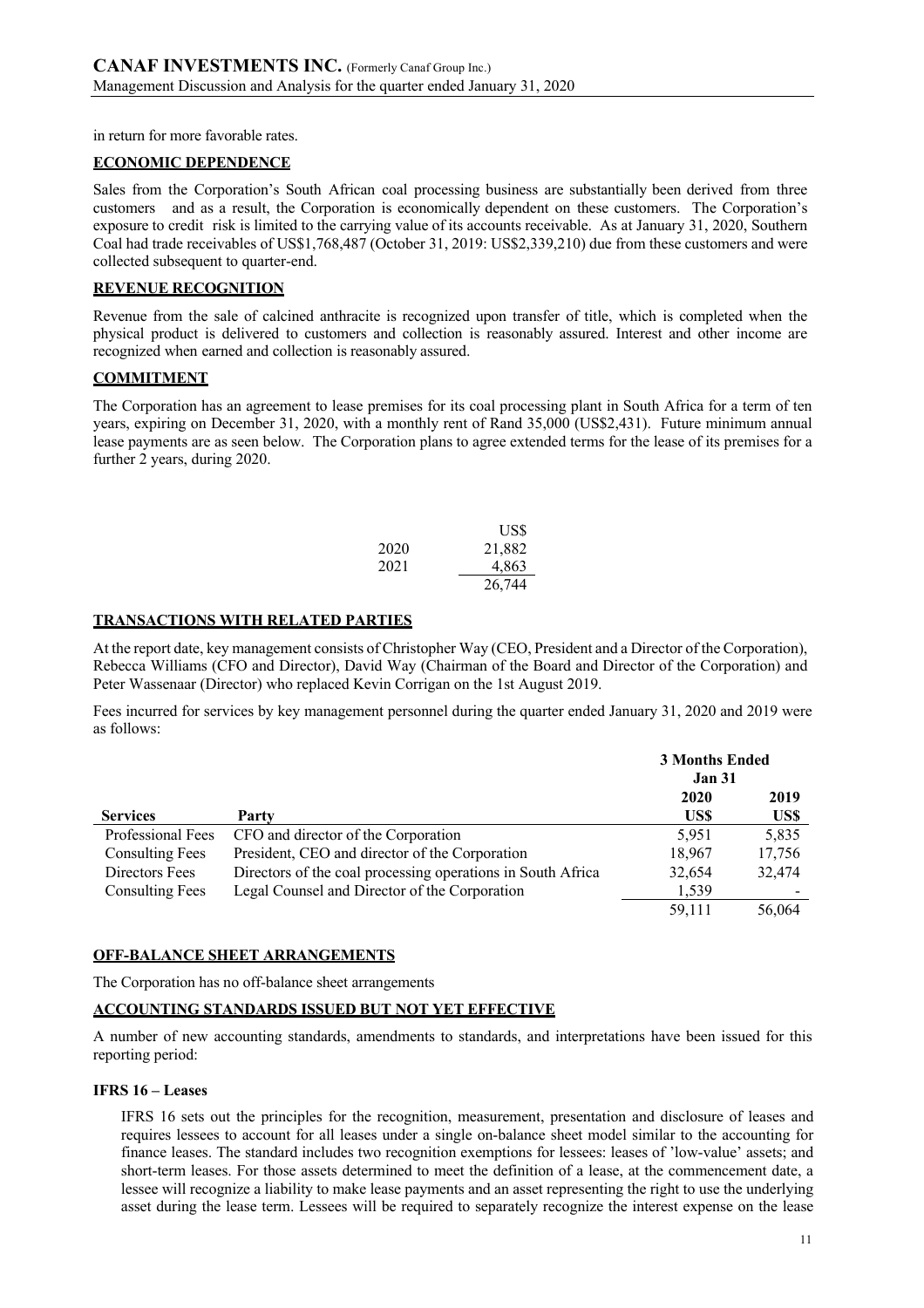liability and the depreciation expense on the right-of-use asset. IFRS 16 also requires lessees to make more extensive disclosures than under IAS 17.

In transitioning to IFRS 16, a lessee can choose to apply the standard using either a full retrospective or a modified retrospective approach. The standard's transition provisions permit certain reliefs. The Company will apply IFRS 16 on November 1, 2019 using the modified retrospective approach, which means the cumulative impact of adoption will be recognized as at November 1, 2019 and the comparatives will not be restated. The Company will elect to use the exemptions proposed by the standard on lease contracts for which the lease terms ends within 12 months as of the date of initial application, and lease contracts for which the underlying asset is of low-value.

The Company has completed its impact assessment of IFRS 16 and based on the Company's evaluation, IFRS 16 is not expected to have a material effect on the consolidated financial statements as the company has elected to use the exemption proposed for lease terms that end within 12months of the date of initial application.

# **CRITICAL ACCOUNTING POLICIES AND ESTIMATES**

The details of Canaf's accounting policies are presented in Note 2 of the unaudited Financial Statements for the quarter ended January 31, 2020. These policies are considered by management to be essential to understanding the processes and reasoning that go into the preparation of the Corporation's financial statements and the uncertainties that could have a bearing on its financial results.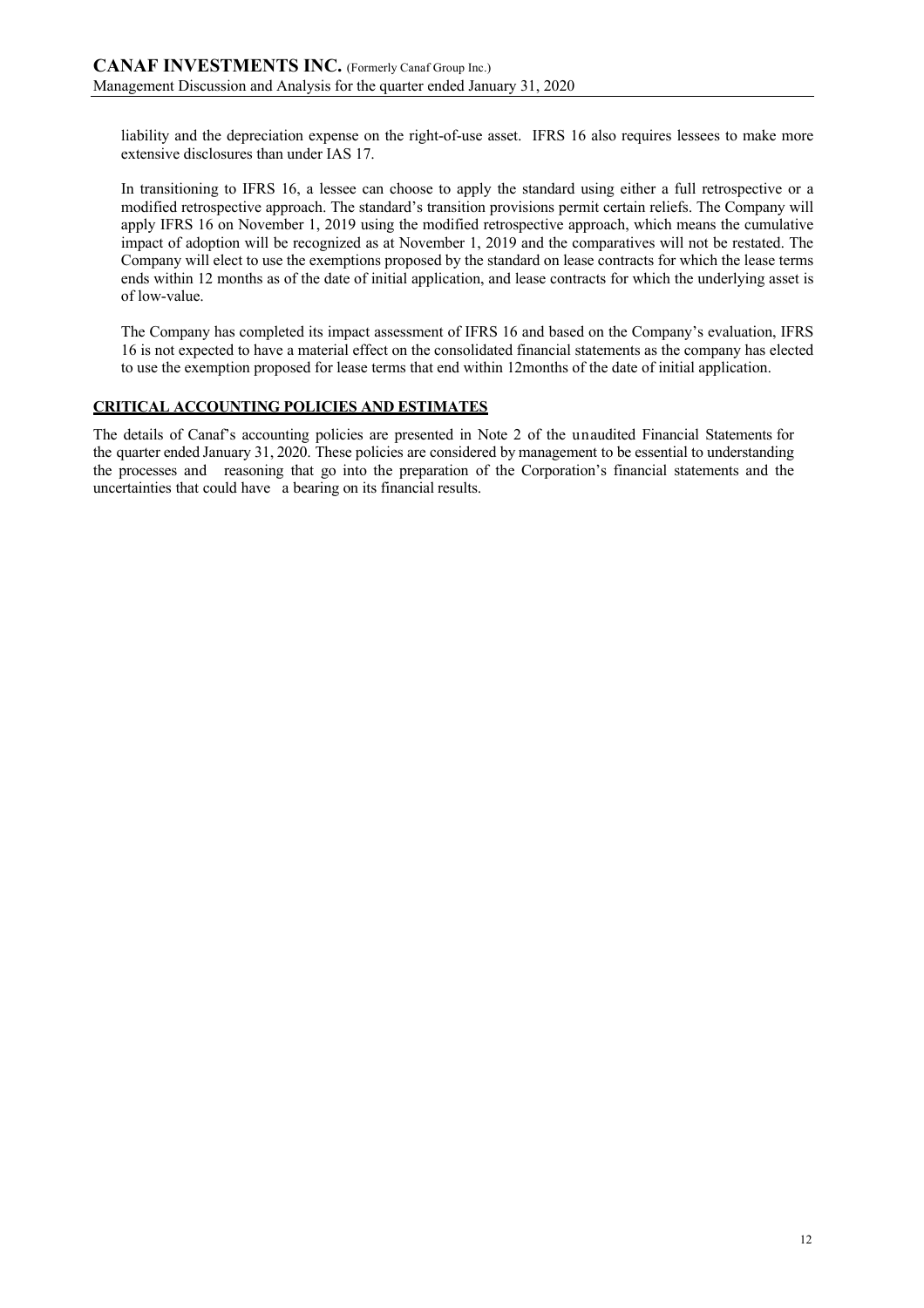# **MANAGEMENT FINANCIAL RISKS**

The Corporation is exposed to various risks in relation to financial instruments. The Corporation's financial assets and liabilities by category are summarized in Note 2(o) of the consolidated financial statements. The Corporation's risk management is coordinated by the board of directors and focuses on actively securing the Corporation's short to medium-term cash flows and raising finances for the Corporation's capital expenditure program. The Corporation does not actively engage in the trading of financial assets for speculative purposes. The most significant financial risks to which the Corporation is exposed are described below.

### *Foreign Currency Risk*

Foreign exchange risk arises because of fluctuations in exchange rates. The Corporation conducts a significant portion of its business activities in foreign currencies. The Corporation's subsidiaries, principally located in South Africa, routinely transact in the local currency, exposing the Corporation to potential foreign exchange risk in its financial position and cash flows.

The assets, liabilities, revenue and expenses that are denominated in foreign currencies will be affected by changes in the exchange rate between the United States dollar and these foreign currencies. The Corporation has outstanding debt obligations that are payable in South African Rand. The Corporation does not currently use financial instruments to mitigate this risk.

## *Credit Risk*

Credit risk is the risk of loss associated with counterparty's inability to fulfill its payment obligations. The Corporation limits its exposure to credit loss for cash by placing its cash with high quality financial institutions and for trade receivable by performing standard credit checks. The credit risk for cash and trade receivables is considered negligible since the counterparties are reputable banks with high quality external credit ratings and customers with no history of default.

The Corporation has a credit risk exposure related to its economic dependence on three customers for its calcine sales. The Corporation has assessed its exposure to credit risk and has determined that no significant risks exist from these concentrations of credit.

### *Liquidity Risk*

Liquidity risk is the risk that the Corporation will not be able to meet its financial obligations when they become due. The Corporation ensures, as far as reasonably possible, that it will have sufficient capital in order to meet short-term business requirements, after taking into account cash flows from operations and the Corporation's holdings of cash. The Corporation has a working capital of US\$1,564,956 as at January 31, 2020. There can be no assurance that the Corporation will be successful with generating and maintaining profitable operations or will be able to secure future debt or equity financing for its working capital and expansion activities.

### *Interest Rate Risk*

Interest rate risk is the risk that future cash flows will fluctuate as a result of changes in market interest rates. The Corporation is not exposed to significant interest rate risk.

### *Commodity Price Risk*

The Corporation's revenues, earnings and cash flows are directly related to the volume and price of calcine sold and are sensitive to changes in market prices over which it has little or no control. The Corporation has the ability to address its price-related exposures through the use of sales contracts.

## *Fair Value*

The Corporation uses the following hierarchy for determining fair value measurements:

- Level 1: Quoted prices in active markets for identical assets or liabilities.
- Level 2: Other techniques for which all inputs which have a significant effect on the recorded fair value are observable, either directly or indirectly.
- Level 3: Techniques which use inputs that have a significant effect on the recorded fair value that is not based on observable market data.

The level within which the financial asset or liability is classified is determined based on the lowest level of significant input to the fair value measurement.

The Corporation's financial assets measured at fair value through profit or loss use Level 1 valuation techniques during the year ended January 31, 2020. The carrying values of the Corporation's financial assets and liabilities approximate their fair values as at January 31, 2020.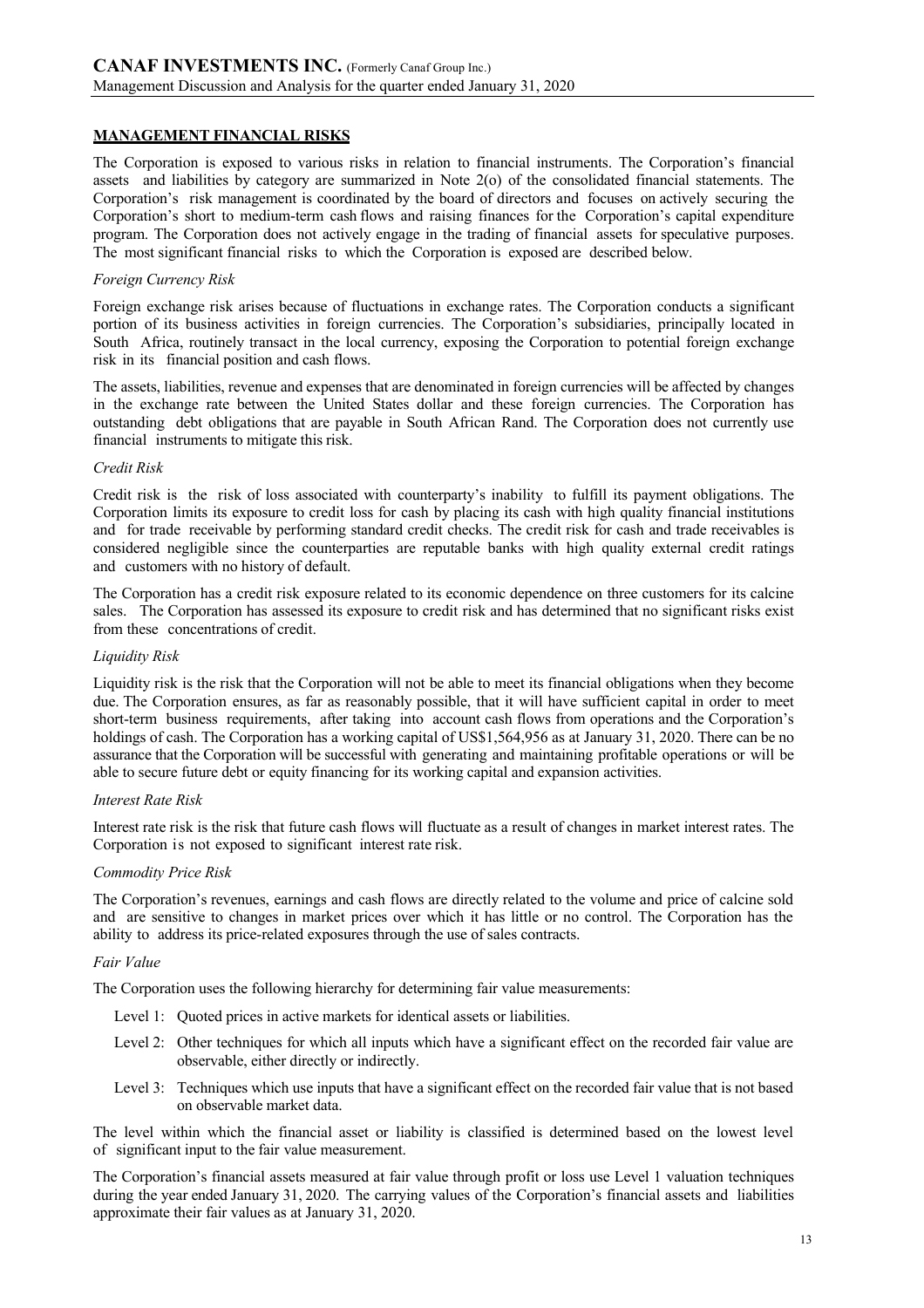## **CAPITAL RISK MANAGEMENT**

The Corporation's objectives in managing its capital are to ensure adequate resources are available to fund its coal processing business in South Africa, to seek out and acquire new projects of merit, and to safeguard its ability to continue as a going concern. The Corporation manages its share capital as capital, which as at January 31, 2020 totaled US\$8,079,463 (2018: US\$8,079,463).

The Corporation manages its capital structure in a manner that provides sufficient funding for operational and capital expenditure activities. Funds are secured through the sale of calcine in South Africa and, when necessary, through debt funding or equity capital raised by means of private placements. There can be no assurances that the Corporation will be able to obtain debt or equity capital in the case of operating cash deficits.

The Corporation may, from time to time, invest capital that is surplus to immediate operational needs in shortterm, liquid, and highly rated financial instruments held with major financial institutions, or in marketable securities. The Corporation may also, from time to time, enter into forward foreign exchange and commodity price contracts to hedge a portion of its exposure to movements in foreign exchange and commodity prices.

The Corporation has no externally imposed capital requirements and has not paid or declared any dividends since the date of incorporation, nor are any contemplated in the foreseeable future. There were no changes in the Corporation's approach to capital management during the quarter ended January 31, 2020.

### **RISKS AND UNCERTAINTIES**

The Corporation is subject to a number of risk factors due to the nature of the mining business in which it is engaged, including movements in commodity prices, which are difficult to forecast. The Corporation seeks to counter these risks as far as possible by selecting exploration areas on the basis of their recognized geological potential to host economic deposits.

The Corporation's assets are of indeterminate value. For further particulars see the financial statements filed on www.sedar.com.

### *Covid-19 Pandemic*

The emerging pandemic scene globally could have negative consequences for all operations. Sickness as a result of the virus could impact sales, ability to service sales, rent collection, and general management. The board have put contingency plans in place to support with continuing the Southern Coal operations and manage any care and maintenance measures that need to be implemented.

The operations of the board, senior management and administration, given its already remote working structure, should not be adversely affected by necessary measures to minimise the risks and effects of the virus; we do not see any reason why the corporate side of the business cannot function as usual. International travel of senior management will however be suspended until it is recommended by the Governments of the United Kingdom and South Africa.

### *Exploration and Development*

The Corporation is not currently engaged in any exploration or development projects.

### *Operating Hazards and Risks*

Operations in which the Corporation has a direct or indirect interest will be subject to all the hazards and risks normally incidental to exploration, development and production of resources, any of which could result in work stoppages, damage to persons or property and possible environmental damage. Although the Corporation has or will obtain liability insurance in an amount which it considers adequate, the nature of these risks is such that liabilities might exceed policy limits, the liabilities and hazards might not be insurable, or the Corporation might not elect to insure itself against such liabilities due to high premium costs or other reasons, in which event the Corporation could incur significant costs that could have a material adverse effect upon its financial condition.

### *Metal and Mineral Prices*

Factors beyond the control of the Corporation affect the price and marketability of gold and other metals and minerals. Metal and mineral prices have fluctuated widely, particularly in recent years and are affected by numerous factors including international, economic and political trends, expectations of inflation, currency exchange fluctuations, interest rates, global or regional consumption patterns, speculative activities and worldwide production levels. The effect of these factors on the Corporation'sfuture prospects cannot accurately be predicted.

### *Political Risk*

Quantum and Canaf Investments is located in South Africa and consequently the Corporation will be subject to certain risks, including currency fluctuations, electricity outages and possible political or economic instability, and exploration and production activities may be affected in varying degrees by political stability and government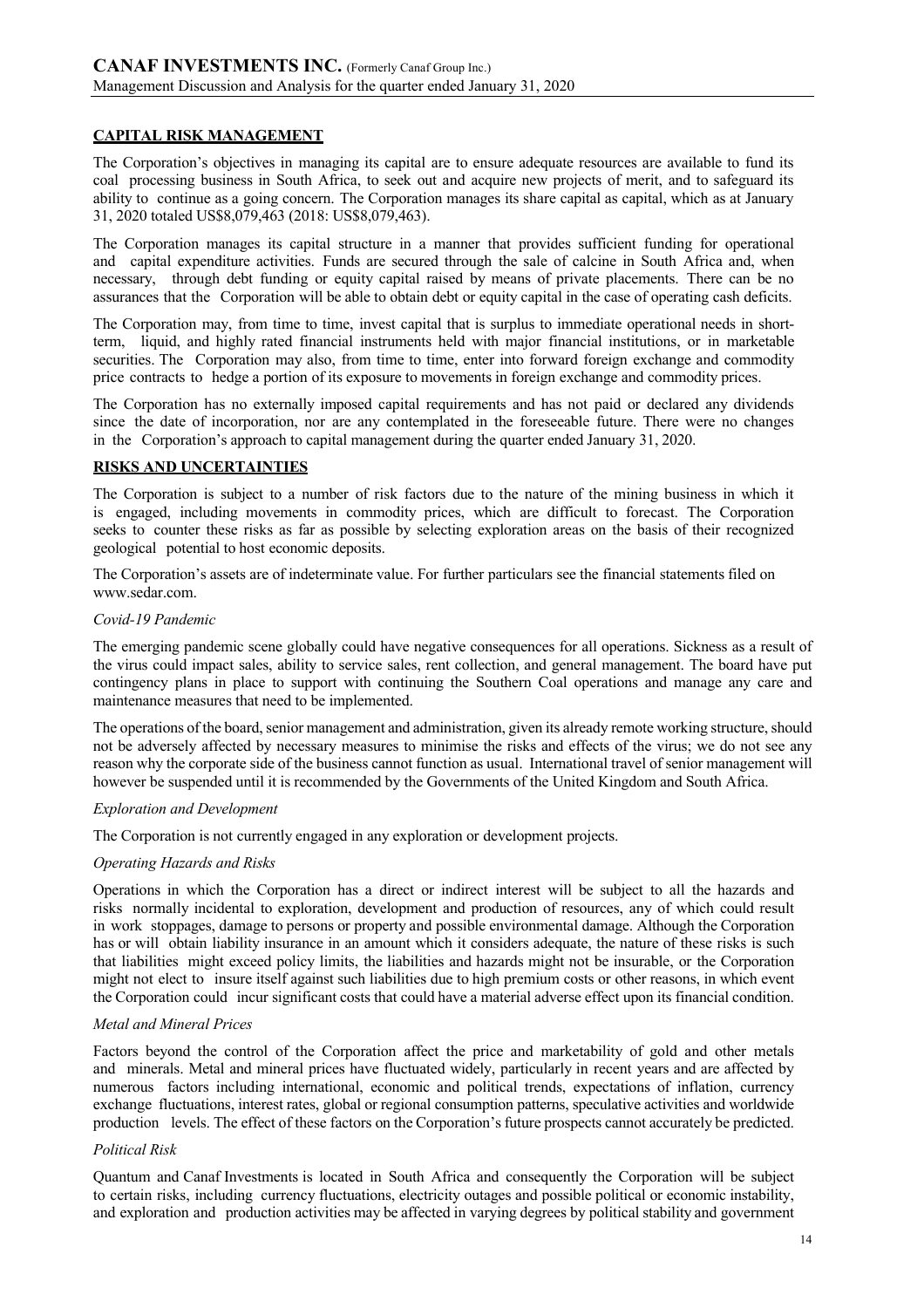regulations relating to the industry. Any changes in regulations or shifts in political attitudes are beyond the control of the Corporation and may adversely affect its business. Exploration may be affected in varying degrees by government regulations with respect to restrictions on future exploitation and production, price controls, export controls, foreign exchange controls, income taxes, expropriation of property, environmental legislation and site safety.

### *Environmental Factors*

All phases of the Corporation's operations will be subject to environmental regulation in South Africa.

Environmental legislation is evolving in a manner which will require stricter standards and enforcement, increased fines and penalties for non-compliance, more stringent environmental assessments of proposed projects and a heightened degree of responsibility for companies and their officers, directors and employees. In addition, certain types of operations require the submission and approval of environmental impact assessments. Environmental assessments of proposed projects carry a heightened degree of responsibility for companies and directors, officers and employees. The cost of compliance with changes in governmental regulations has a potential to reduce the profitability of operations. The exploration, development and production activities of the Corporation will require certain permits and licenses from various governmental authorities and such operations are and will be governed by laws and regulations governing exploration, development and production, labour standards, occupational health, waste disposal, toxic substances, land use, environmental protection, safety and other matters. Companies engaged in exploration activities generally experience increased costs and delays as a result of the need to comply with applicable laws, regulations and permits. There can be no assurance that all licenses and permits which the Corporation may require to carry out exploration and development of its projects will be obtainable on reasonable terms or on a timely basis, or that such laws and regulations would not have an adverse effect on any project that the Corporation may undertake.

#### *Cash Flows and Additional Funding Requirements*

The Corporation has significant revenues from operations and produces positive cashflow. The Corporation intends to expand organically using available cash and local debt financing, when required.

Should the Corporation decided to develop or acquire a relatively large asset or opportunity, the majority ofsources of funds will in large portion be derived from the issuance of equity or project finance debt. Although the Corporation presently has sufficient financial resources and has been successful in the past in obtaining equity and debt financing to undertake its currently planned exploration and development programs, there is no assurance that it will be able to obtain adequate financing in the future or that such financing will be on terms advantageous to the Corporation.

### *Enforcement of Civil Liabilities*

Substantially all of the assets of the Corporation will be located outside of Canada, with the directors and officers of the Corporation being resident outside of Canada also. As a result, it may be difficult or impossible to enforce judgments granted by a court in Canada against the assets of the Corporation or the directors and officers of the Corporation residing outside of Canada.

#### *Management*

The Corporation is dependent on a relatively small number of key employees, the loss of any of whom could have an adverse effect on the Corporation.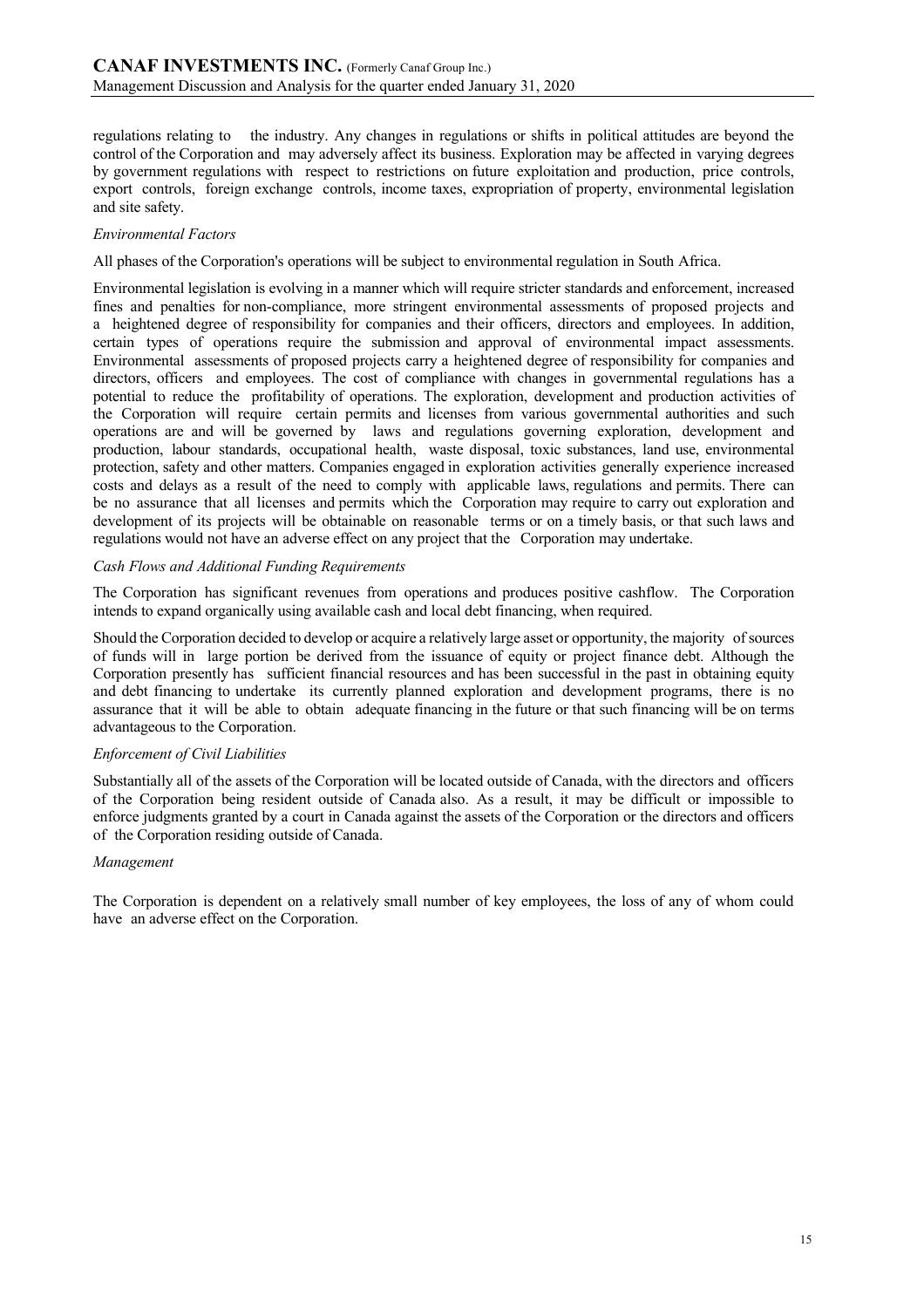# **CAUTIONARY STATEMENTS ON FORWARD-LOOKING INFORMATION**

This MD&A together with the Corporation's consolidated financial statements for the quarter ended January 31, 2020 contain certain statements that may be deemed "forward-looking statements". All statements in this MD&A, other than statements of historical fact, that address exploration drilling, exploitation activities and events or developments that the Corporation expects to occur, are forward looking statements. Forward looking statements in this document are statements that are not historical facts and are generally, but not always, identified by the words "expects", "plans", "anticipates", "believes", "intends", "estimates", "projects", "potential" and similar expressions, or that events or conditions "will", "would", "may", "could" or "should" occur. Information inferred from the interpretation of drilling results and information concerning resource estimates may also be deemed to be forward looking statements, as it constitutes a prediction of what might be found to be present when and if a project is actually developed. Although the Corporation believes the expectations expressed in such forward-looking statements are based on reasonable assumptions, such statements are not guarantees of future performance and actual results may differ materially from those in the forward-looking statements.

Inherent in forward-looking statements are risks and uncertainties beyond the Corporation's ability to predict or control, including risks that may affect the Corporation's operating or capital plans, including risks generally encountered in the exploration and development of natural resource properties, such as unusual or unexpected geological formations, unanticipated metallurgical difficulties, ground control problems, process upsets and equipment malfunctions; risks associated with labour and unavailability of skilled labour; fluctuations in the market prices of the Corporation's principal products, which are cyclical and subject to substantial price fluctuations; risks created through competition for natural resource properties; risks associated with lack of access to markets; risks associated with mineral and resource estimates, including the risk of errors in assumptions or methodologies; risks posed by fluctuations in exchange rates and interest rates, as well as general economic conditions; risks associated with environmental compliance and permitting, including those created by changes in environmental legislation and regulation; risks associated with the Corporation's dependence on third parties in the provision of transportation and other critical services; risks associated with aboriginal title claims and other title risks; social and political risks associated with operations in foreign countries; and risks associated with legal proceedings.

Actual results and developments are likely to differ, and may differ materially, from those expressed or implied by the forward-looking statements contained in this MD&A. Such statements are based on a number of assumptions which may prove to be incorrect, including, but not limited to, the following assumptions: that there is no material deterioration in general business and economic conditions; that there is no unanticipated fluctuation of interest rates and foreign exchange rates; that the supply and demand for, deliveries of, and the level and volatility of commodity prices develop as expected; that the Corporation receives regulatory and governmental approvals as are necessary on a timely basis; that the Corporation is able to obtain financing as necessary on reasonable terms; that there is no unforeseen deterioration in the Corporation's activity costs; that the Corporation is able to continue to secure adequate transportation as necessary for its exploration activities; that the Corporation is able to procure equipment and supplies, as necessary, in sufficient quantities and on a timely basis; that exploration activity timetables and capital costs for the Corporation's planned projects are not incorrectly estimated or affected by unforeseen circumstances; that costs of closure of various operations are accurately estimated; that there are no unanticipated changes to market competition; that the Corporation's estimates in relation to its natural resource interests are within reasonable bounds of accuracy (including with respect to size, grade and recoverability of mineral projects) and that the geological, operational and price assumptions on which these are based are reasonable; that no environmental and other proceedings or disputes arise; and that the Corporation maintains its ongoing relations with its employees, consultants and advisors.

Readers are cautioned that the foregoing list of important factors and assumptions is not exhaustive. Forwardlooking statements are not guarantees of future performance. Events or circumstances could cause the Corporation's actual results to differ materially from those estimated or projected and expressed in, or implied by, these forward- looking statements. The Corporation undertakes no obligation to update publicly or otherwise revise any forward- looking statements or the foregoing list of factors, whether as a result of new information or future events or otherwise, except as may be required under applicable laws.